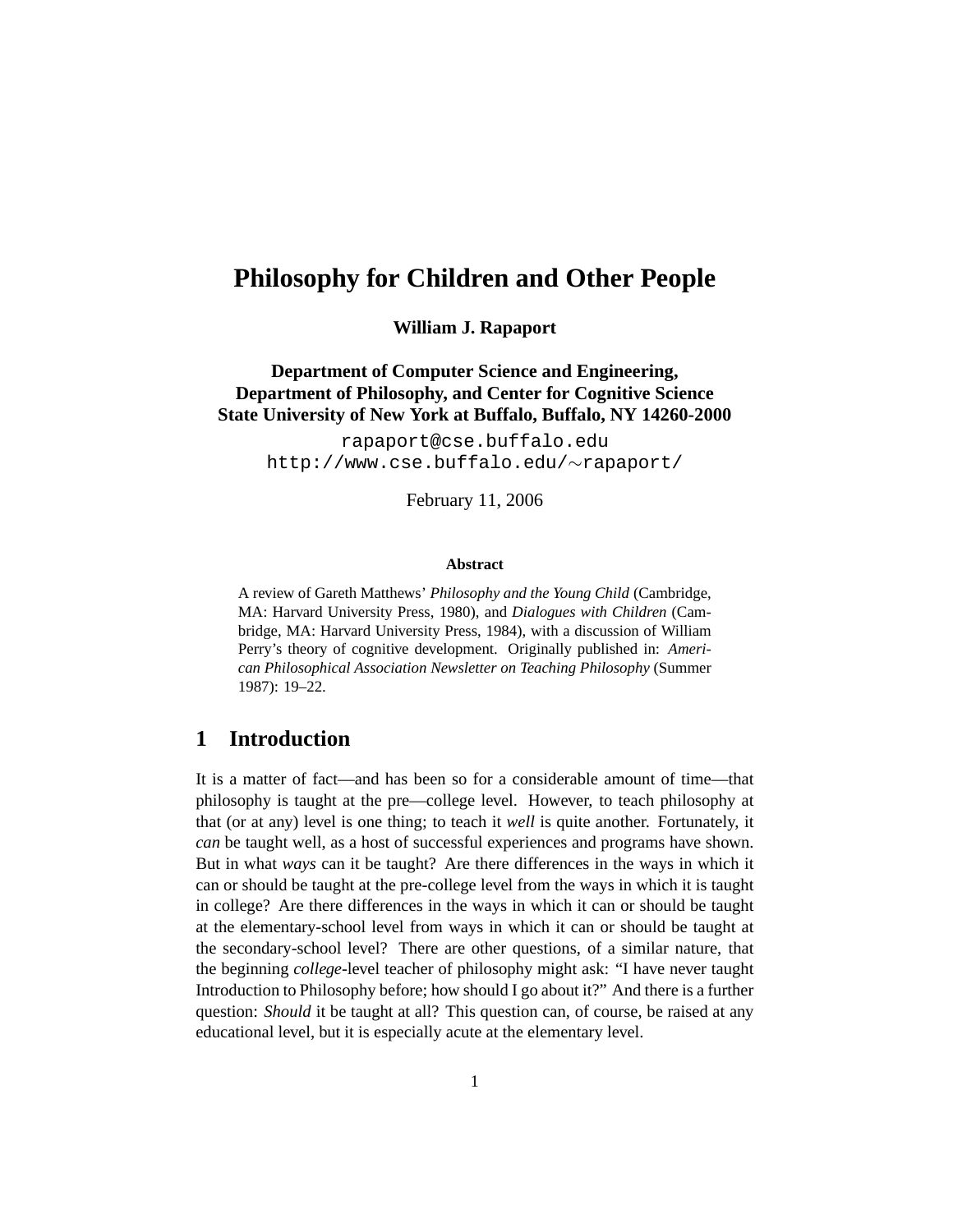Two recent books by Gareth Matthews—*Philosophy and the Young Child* (1980) and *Dialogues with Children* (1984)—provide explicit answers to the questions whether and how philosophy can or should be taught to children. I believe that they also provide, implicitly, answers to the other questions. Matthews is Professor of Philosophy at the University of Massachusetts at Amherst; he is known for his work on ancient and mediaeval philosophy, as well as for his previous articles on philosophy and children. His two books are about the nature of philosophy and about celebrated philosophical puzzles as much as they are about philosophizing *with* and *about* children, although they consist mostly of conversations with children about philosophical puzzles. Their message is an important one, presented simply and elegantly.

## **2 Philosophy and the Young Child**

It is Matthews' thesis that philosophy is natural and enjoyable for children, but that they are "socialized to abandon" it (1980, p. vii). Moreover, adults can and should talk to children about "matters we ourselves find difficult or problematic" namely, "the naively profound questions of philosophy"—because children can "make a useful contribution" (1984, pp. 2–3). In *Philosophy and the Young Child*, Matthews points out that

[t]here is a certain innocence and naivete about many . . . philosophy questions. This is something that adults, including college students, have to cultivate when they pick up their first book of philosophy. It is something natural to children. (1980, p. 73.)

How does one do philosophy with children?

To do philosophy with a child, or with anyone else for that matter, is simply to reflect on a perplexity or a conceptual problem of a certain sort to see if one can remove the perplexity or solve the problem. Sometimes one succeeds, often one doesn't. Sometimes, getting clearer about one thing only makes it obvious that one is dreadfully unclear about something else. (1980, p. 83.)

But there is a caveat, as discussed in a chapter of *Philosophy and the Young Child* titled, aptly enough, "Anxiety":

To do philosophy *successfully* with children requires that one rid oneself of all defensiveness. ... [One] should simply enlist the child's help so that [both adult and child] ...can try together to work out a satisfactory answer. (1980, pp. 84–85; emphasis added.)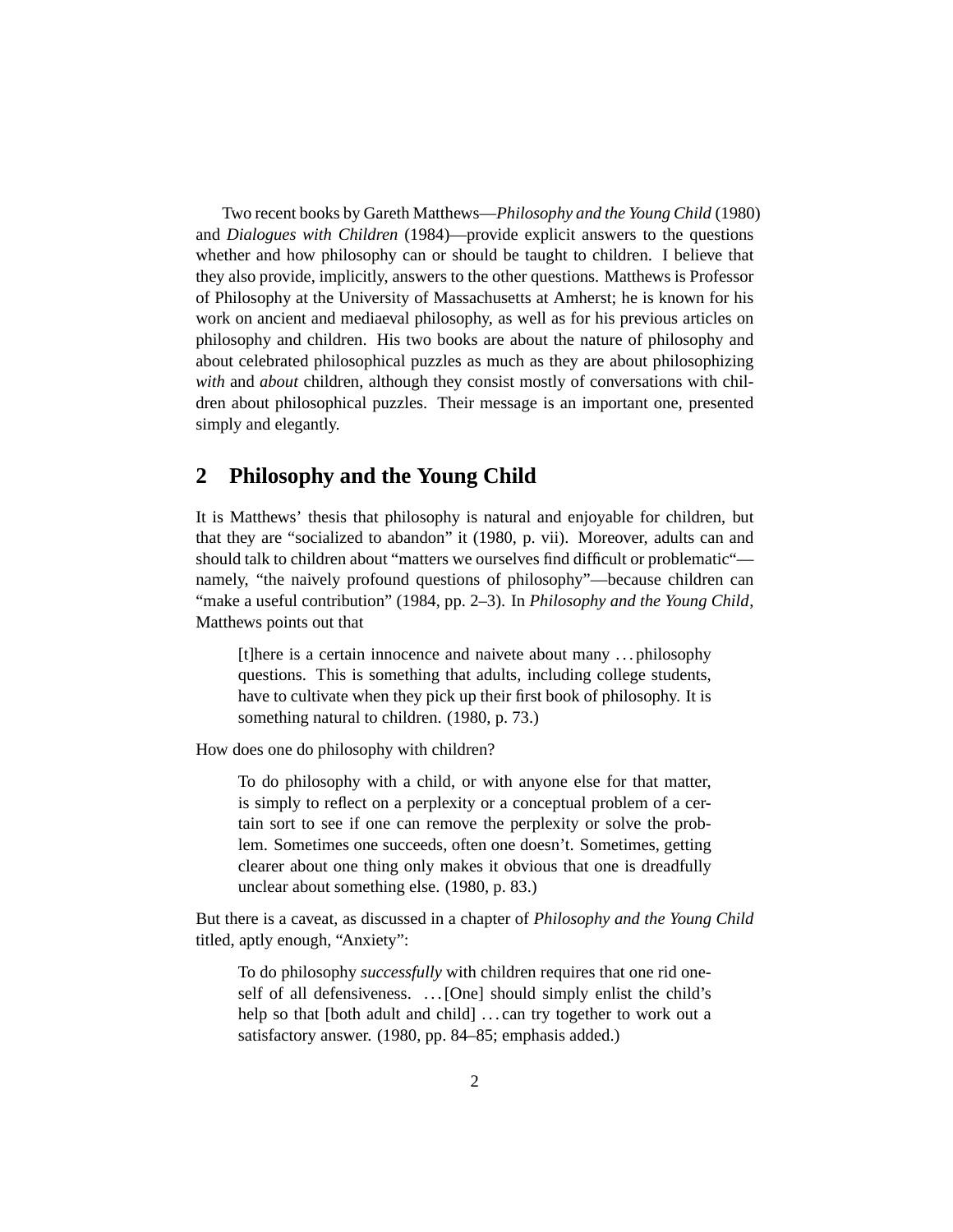These two books demonstrate how this can be done. Besides being able to serve as pedagogical handbooks for those who wish to do philosophy with children (whether or not in a formal, classroom situation), they are also excellent introductions to what philosophy is all about: If non-philosopher friends ever ask you what philosophy is or why you like it, give them these books.

*Philosophy and the Young Child* consists of 9 short chapters, each a wonderful collection of snippets of children's (often quite innocent) philosophical comments, followed by (slightly more sophisticated) discussions of the "naively profound" philosophical questions raised by those comments, references to writings by professional philosophers on those questions, and metaphilosophical speculation on children and philosophy. For instance, on page 1, we are told that "Tim (about six years), while busily engaged in licking a pot, asked, 'Papa, how can we be sure that everything is not a dream?' ". Matthews asks, "Does it, or should it, make any difference to Tim to know whether he is awake or dreaming? If so, what difference? Wouldn't the pot taste just as good?" And in an endnote to this last question, Matthews observes: "Augustine seems to have thought so; see his *Contra academicos . . .* 3.11.26" (1980, p. 107). If Matthews' two books are as widely read as they ought to be, perhaps his publisher should consider bringing out a companion anthology of readings! Though not intended for this purpose, these books, thus supplemented, could easily be used as introductory philosophy texts.

Why does Matthews hold that philosophy is natural and enjoyable for children? In the chapters titled "Puzzlement" and "Play", he observes that philosophy is "motivated by puzzlement" (1980, p. 11). More precisely, philosophy frames questions that call

into doubt ... ordinary notion[s]  $\dots$  in such a way as to make us wonder whether we really know something that most of us unquestioningly assume we know. (1980, p. 2)

This, of course, is what got Socrates into trouble; perhaps it is what socializes us out of the urge to philosophize. In "Play", Matthews explains that philosophy is "conceptual play" that can be pursued or merely enjoyed, often based on "the intentional misinterpretation of a form of words," a form of rhetoric "endemic to philosophers . . . [as] an aid to clarifying the logic of a family of expressions and the concepts they express" (1980, pp. 11, 14–15, 18). This rhetorical form is also, of course, endemic to children, which helps explain why they would find philosophy natural and enjoyable. Moreover, the game of philosophy is an important one:

Parents and teachers who ... refuse to play this game with their children impoverish their own intellectual lives, diminish their relationships with children, and discourage in their children the spirit of independent intellectual inquiry. (1980, p. 21.)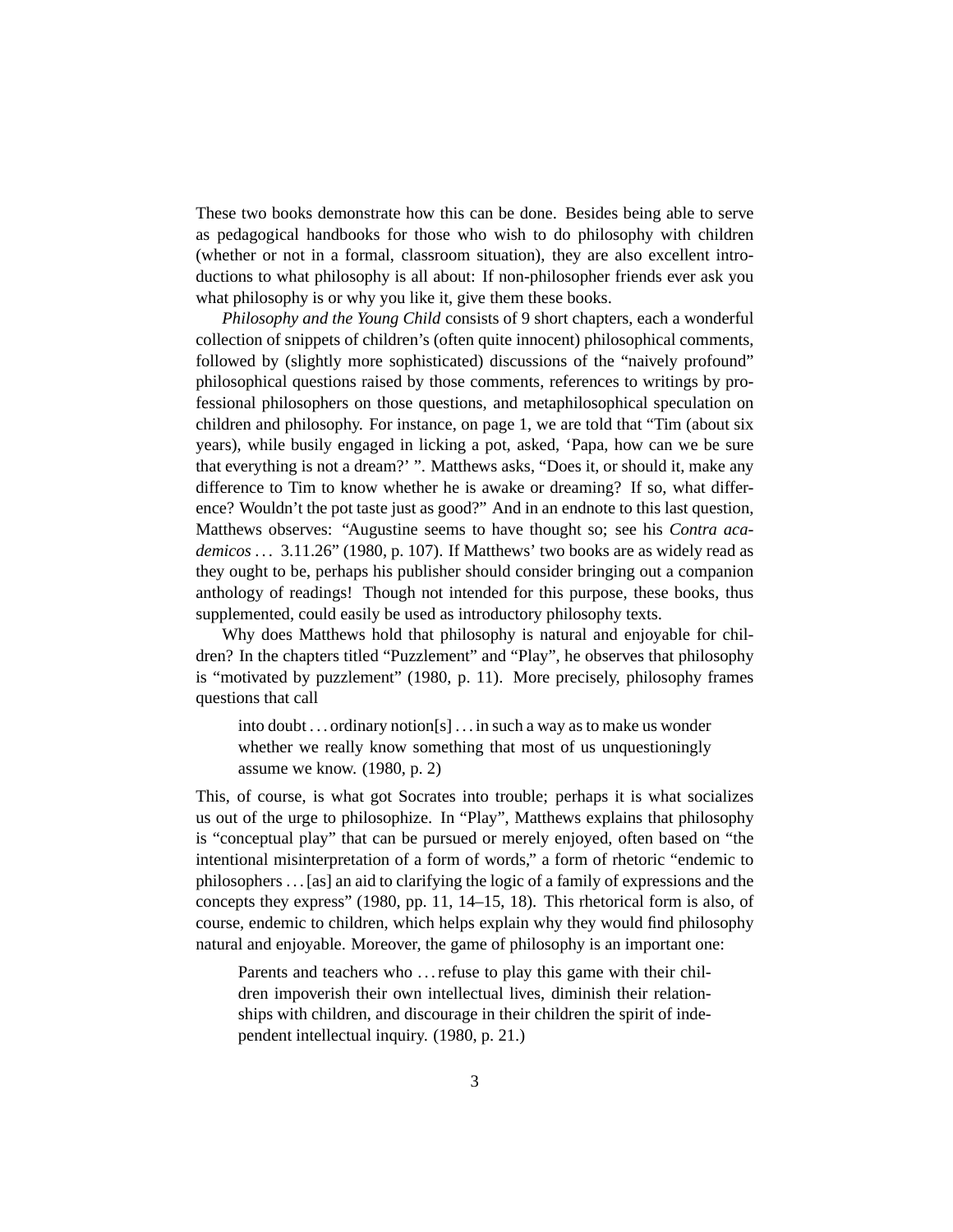But it must be played carefully: Questions should not be asked derisively or dismissively, but "inquiringly, reflectively, or playfully," if they are to elicit philosophical thought (1980, p. 71).

In the chapter on "Reasoning", Matthews elaborates on the naturalness of children's philosophizing:

[F]or many young members of the human race, philosophical thinking *including, on occasion, subtle and ingenious reasoning*—is as natural as making music and playing games, and quite as much a part of being human. (1980, p. 36; emphasis added. Cf. pp. 26–27.)

He demonstrates such reasoning by constructing (semi-formal). arguments—"polished just a bit" for clarity—out of children's philosophizing. In the process, he also shows how children's philosophizing can even provide "interesting and important criticism[s] of" various philosophical theories (1980, pp. 30–31; cf. p. 34).

In the chapters of *Philosophy and the Young Child* titled "Stories" and "Fantasy" and in the chapter of *Dialogues with Children* also titled "Stories", Matthews pays homage to the "writers . . . of children's stories who have been almost the only important adults to recognize that many children are naturally intrigued by philosophical questions" (1980, p. 56). Here, he discusses philosophical puzzles that arise in Tashlin's *The Bear That Wasn't*, Baum's *Oz* books, Thurber's *Many Moons*, Milne's *Winnie-the-Pooh*, Carroll's *Through the Looking-Glass*, Lobel's *Frog and Toad Together*, Wiseman's *Morris the Moose*, and Myller's *How Big Is a Foot?* A list of the puzzles discussed in these books reads like the curriculum for a Ph.D. program in philosophy!—dreaming, skepticism, ontology, appearance vs. reality, epistemology, personal identity, perception, semantics, free will vs. determinism, essential vs. accidental properties, the problem of non-existents, measurement, and philosophy of mind.

But there are villains in *Philosophy and the Young Child*: Jean Piaget and Bruno Bettelheim. According to Piaget's developmental approach, children's philosophical and intellectual development progresses neatly in stages, but Matthews finds this unreasonable, for three reasons: (1) it is hard to define philosophical progress (but cf. Rapaport 1982, 1984a), (2) philosophical progress isn't directly age-related (if anything, it may be *inversely* age-related, as this very book testifies!), and (3) Piaget's stages don't correspond to stages in the history of philosophy. Moreover, "it is the deviant response that is most likely to be philosophically interesting" (1980, p. 38)—recall Socrates, once again. And to Piaget's claim that children's thought is uncritical, Matthews responds that this "suggests that it would be folly to try to talk philosophy with a child and capricious and unreasonable to expect a child to say anything philosophically interesting" (1980, p. 48). These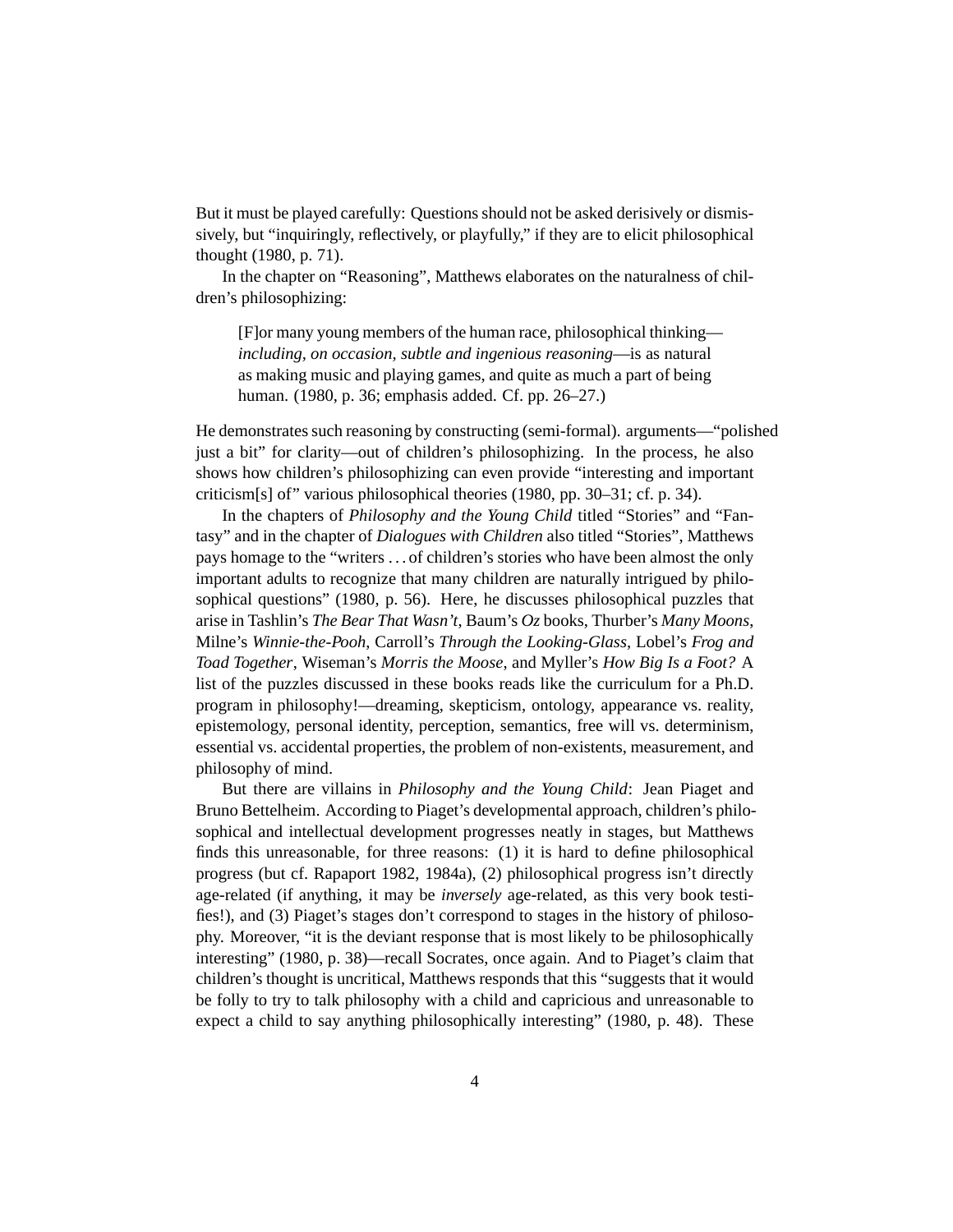two books, especially *Philosophy and the Young Child*'s chapter on "Reasoning", are testaments to the lack of such folly.

Matthews reserves his harshest words for Bettelheim (1976). On the surface, Matthews observes, Bettelheim appears to agree about the philosophical value of children's stories, but—according to Matthews—he holds opinions about children that are "factually false and morally repugnant . . . [because they] express an attitude of superiority that is morally inappropriate to one's dealings with other human beings" (1980, p. 69). What might these opinions be? Matthews makes a good case that Bettelheim believes that children are animistic, lack abstract understanding, are unrealistic, have either all-encompassing despair or else perfect bliss, and are unmerciful—and he makes an equally good case that none of these things are true.

#### **3 Dialogues with Children**

In *Dialogues with Children*, Matthews is a bit more explicit about his goals than he was in the earlier book:

My first aim is to interest adults in a range of fascinating questions that they can profitably reflect on with children, questions that should not be considered the exclusive province of professional philosophers. My second aim is to portray . . . the possibility of having a relationship with children that is different from any my readers are likely to be used to. (1984, p. 3.)

The methodology he offers here is a bit more precise, too, though I hasten to add that nowhere does he say, "First do this, next do this . . . ". Rather, he demonstrates by example, the book being a record of a year's worth of conversations with children in a Scottish school. Here, however, I shall try to summarize his method, as illustrated in the chapter titled "Happiness".

Taking a cue from the authors of the children's stories he so admires, Matthews first writes the beginning of a short story, with lots of dialogue, about some philosophical topic or question, preferably one that is relevant to the lives of the children in the class. In "Happiness", it is: Can flowers be happy? Sometimes, the topic is suggested by the children, as in the chapter titled "The Future", which is about whether dogs can have mental representations (e.g., thoughts about the future): "One day Esther asked for a story about a dog. . . . I promised to bring a storybeginning about a dog for the next class" (1984, p. 102). This "story-beginning" is then used to start a class discussion. (In "Happiness", they discussed whether plants have minds, or can talk, or can feel things). The discussion is tape-recorded, and the tape—together with the children's suggestions—is used to write the rest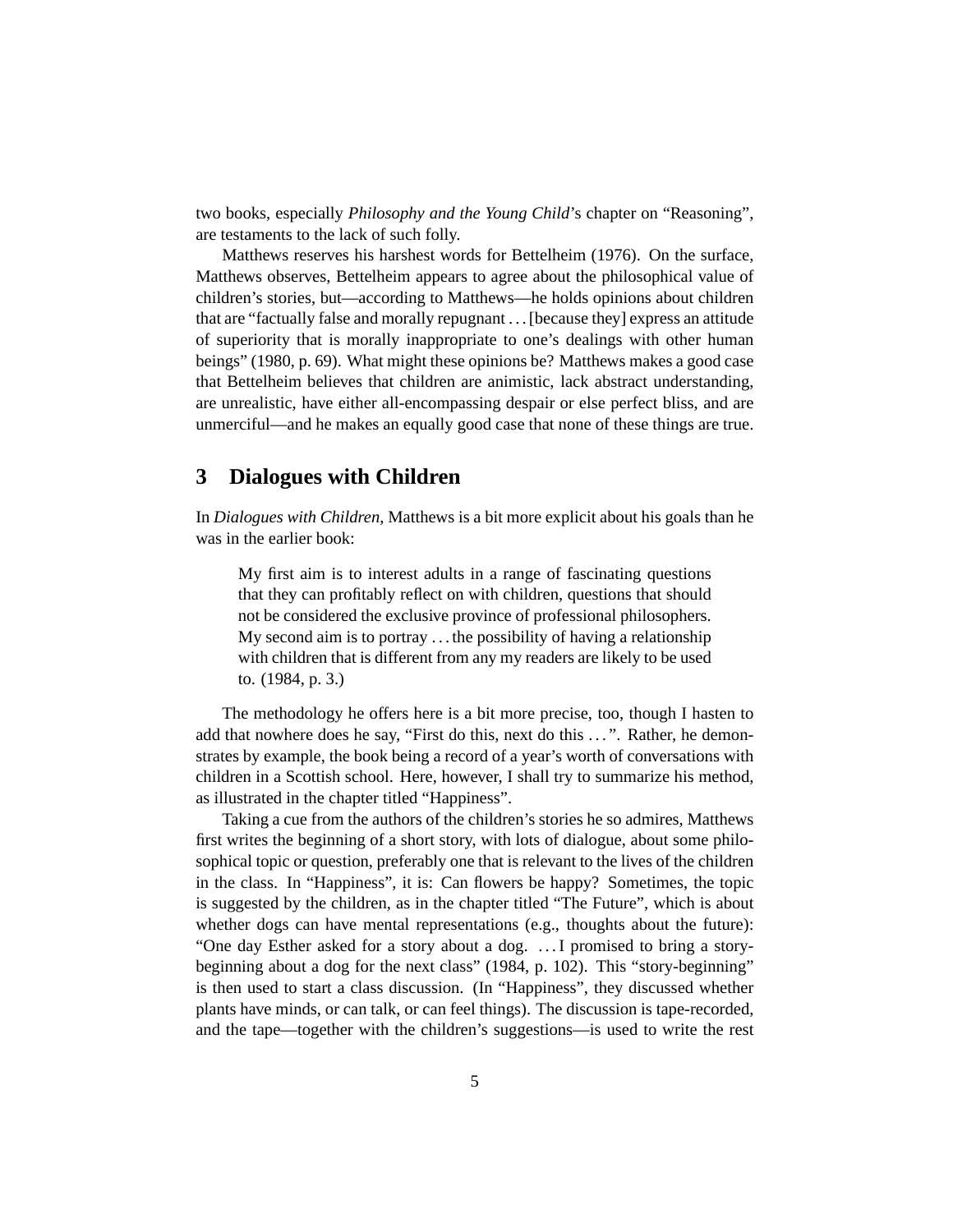of the story, thus ensuring its relevance for them. (The chapter titled "Cheese"—if cheese is made of milk, cows give milk, and cows eat grass, is cheese made of grass?—is especially clear on how to do this.) Occasionally, the conclusion of the story can be drawn from the work of some philosopher: In "Happiness", Matthews applies Aristotle's theory of *eudaimonia* to plants. Often enough, a child will have said something very like what some philosopher has said:

Martin: "Dogs probably think that what we use are not words, in their sense of 'words'." I thought here of Wittgenstein's saying, "If a lion could talk, we could not understand him". (1984, p. 73.)

The final story is then presented to the children, both as a creative product and as a record of their conversation, with perhaps some further discussion.

It is interesting—and supports Matthews' claims about the naturalness of philosophy for children—that when he tried this with adults (specifically, teachers), they were less imaginative: "Since they thought it would be obvious to any mature thinker that plants *really* have neither wishes nor ideas, they thought children should be 'educated' to this reality" (1984, p. 12). What the adults were missing was "the free exploration of possibilities", without which "one will remain unclear about" difficult matters (1984, p. 19).

There are many other philosophical issues in *Dialogues with Children*: In "The Ship", Matthews discuss the Ship of Theseus puzzle, prompted by a real-life encounter with a restored ship that, Matthews was assured, was simultaneously 85% new timber and "perhaps the oldest square-rigger afloat" (1984, p. 38). The chapter on "Knowledge" deals with claims to knowledge and evidence for such claims, using a discussion from a kindergarten class about how and whether you know what the seeds really are inside a package labeled 'lettuce seeds'. The chapter called "Words" describes a game based on the *Gulliver's Travels* episode about a language that uses objects instead of words: This led to a fairly deep discussion between Matthews and his students on semantics and the origin of language. There are also chapters on "Ethics" (a discussion of utilitarianism and the Golden Rule), on "Time Travel", and—in the chapter on "Developmental Psychology" on counterfactuals: A 3-year-old says to his father: "If you were me, you wouldn't like bananas, either. ... [But] then who would be the daddy?" (1984, p. 113).

Just as, in *Philosophy and the Young Child*, Matthews criticized Piaget's developmental theory, here, in *Dialogues with Children*, he takes to task developmental theories in general. One of his objections to developmental theories as such is that they can lead adults to chalk up a child's "strange" remarks to conceptual or logical limitations of the child's particular stage in some developmental scheme:

One unfortunate result of this is that it predisposes one to ignore, or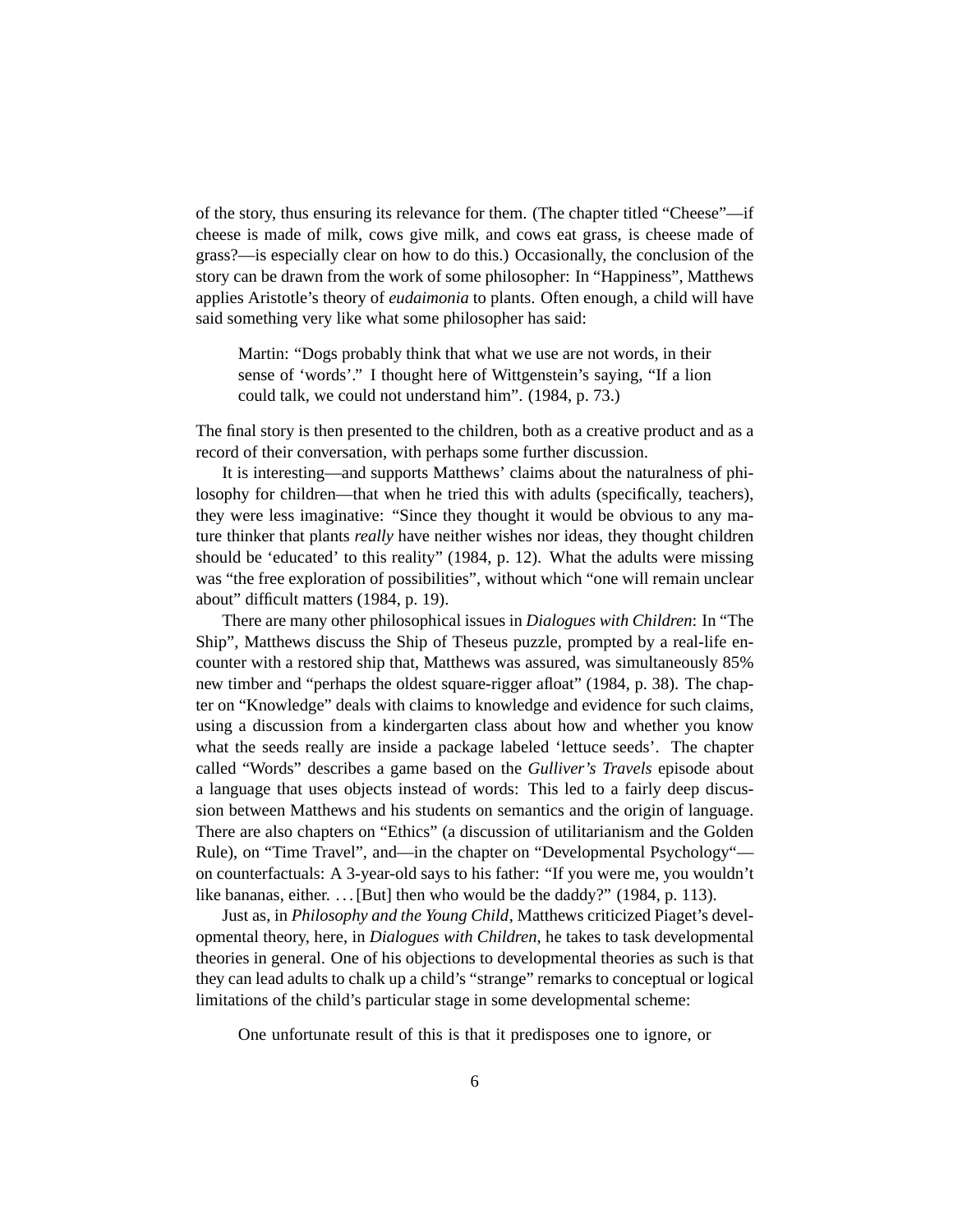misunderstand, the really imaginative and inventive thinking of young children. (1984, p. 32.)

Worse,

By filtering the child's remarks through our developmental assumptions we *avoid* having to take seriously the philosophy in those remarks; in that way we also avoid taking the child and the child's point of view with either the seriousness or the playfulness they deserve. (1984, pp. 52–53; emphasis added.)

According to Matthews' analysis, developmental theories about children ignore "the capacity to do philosophy" (1984, p. 116). He offers three reasons for this. One is that Piagetian developmental psychology looks at philosophy from the continental viewpoint, in which "philosophy . . . has tended to be more pretentious and more systematic than . . . in English-speaking countries . . . [where philosophy is] akin to the kind of reflection young children are . . . good at" (1984, pp. 117– 118). A second reason is that developmental psychology is only minimally concerned with the development of capacities (such as philosophical thinking) that are "ignored in our society" (1984, p. 116). But, Matthews argues, developmental psychologists *should* say something about philosophy, since they are the experts on what "children *should be* like" (1984, p. 119). Thus, if they say by omission that children are not philosophical, then they imply that children *should not be*, which implication, by the end of these two books, the reader will surely reject. The third reason is that developmental psychology assumes development along a scale that culminates in a mature stage, '[b]ut nobody has thought about what a reasonable standard of maturity in philosophical thinking . . . might be" (1984, p. 117).

## **4 Perry's Cognitive Developmental Scheme**

There is one developmental theory, however, not mentioned by Matthews, that illuminates various aspects of doing philosophy with children, namely, William Perry's scheme of cognitive and ethical development (Perry 1970, 1981; cf. Rapaport 1982, 1984ab). *Very* briefly, according to Perry's scheme (Perry 1981: 79), students initially approach education from a position of "Basic Duality", in which "Authorities know, and if we [students] work hard, read every word, and learn Right Answers, all will be well". They move on to a different kind of Dualism, in which "True Authorities must be Right, the others are frauds. . . . Good Authorities give us problems so we can learn to find the Right Answer by our own independent thought."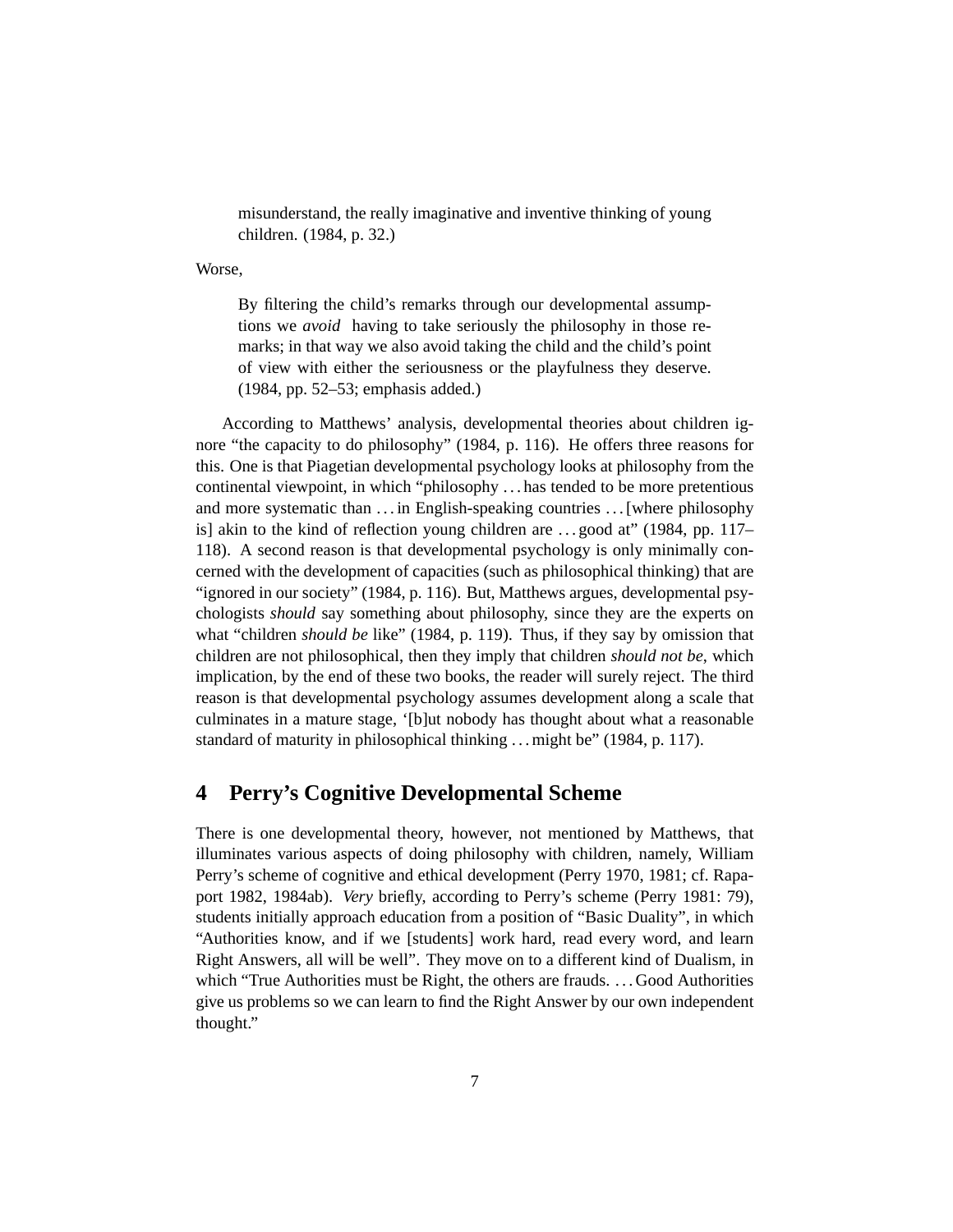Next comes "Multiplicity", in which students recognize that "some uncertainties and different opinions are real and legitimate *temporarily*, even for Authorities", followed either by a form of Multiplicity characterized as "Authorities don't know the Right Answers, everyone has a right to his own opinion; no one is wrong" (shades of the typical college freshman!) or by a form of "Relativism", where "Authorities are not asking for the Right Answer; They want us to *think* about things in a certain way, *supporting* opinion with data."

The fifth position on Perry's developmental scheme is another form of Relativism— "Contextual Relativism"—characterized as follows: "*all* thinking must be like ... [the previous position], even for Them. Everything is relative but not equally valid. . . . Theories are not Truth but metaphors to interpret data with. You have to think about your thinking."

Positions 6–9 are forms of "Commitment": First, "I see I'm going to have to make my own decisions in an uncertain world with no one to tell me I'm Right." Then, "I've made my first Commitment!", followed by "I've made several commitments. I've got to balance them  $\ldots$ , and then "This is how life will be  $\ldots$ ".

There are also Transitions between the positions, and there are points of "deflection from growth", so the scheme is neither discrete nor linear.

If, as Matthews has urged, philosophy is natural and enjoyable for children, then it should be easiest to do at the elementary-school level. Now, the first observation we may make is that this appears to contrast with Perry's scheme, since doing philosophy is quite clearly a Contextually Relativistic or Commitment activity. But Perry's data came from college students, so perhaps there are earlier stages, including an early, proto-Relativistic/Commitment stage that is "socialized" away. It need not disappear forever, though: Matthews observes that if children remember their philosophical puzzles, then if they study philosophy in college, they "may find ... an old friend" in some philosophical puzzles (1980, p. 4). Thus, the task of the secondary-school or college philosophy teacher is to reintroduce students to the activity of philosophy (1980, p. vii). If such "proto" Perry-positions exist, and if philosophy were taught more uniformly across the curriculum (as described, e.g., in Radest 1984), then students might move through Perry positions more quickly. In any event, there is clearly room for empirical investigation here.

A second observation about the Perry scheme and doing philosophy with children concerns Matthews' remark that it won't "disturb and upset" children to show them "that we don't know all the answers, perhaps don't even know where to look for answers" (1984, p. 2). Now, *if* children are Dualistic, then such an admission *ought* to upset them. If Matthews' claim is, nonetheless, correct, then perhaps the fact that children go through the Dualistic stage is an artifact of *our* failure to talk to them honestly about our non-omniscience. Moreover, Matthews offers an extremely valuable pedagogical technique that suggests that he is dealing with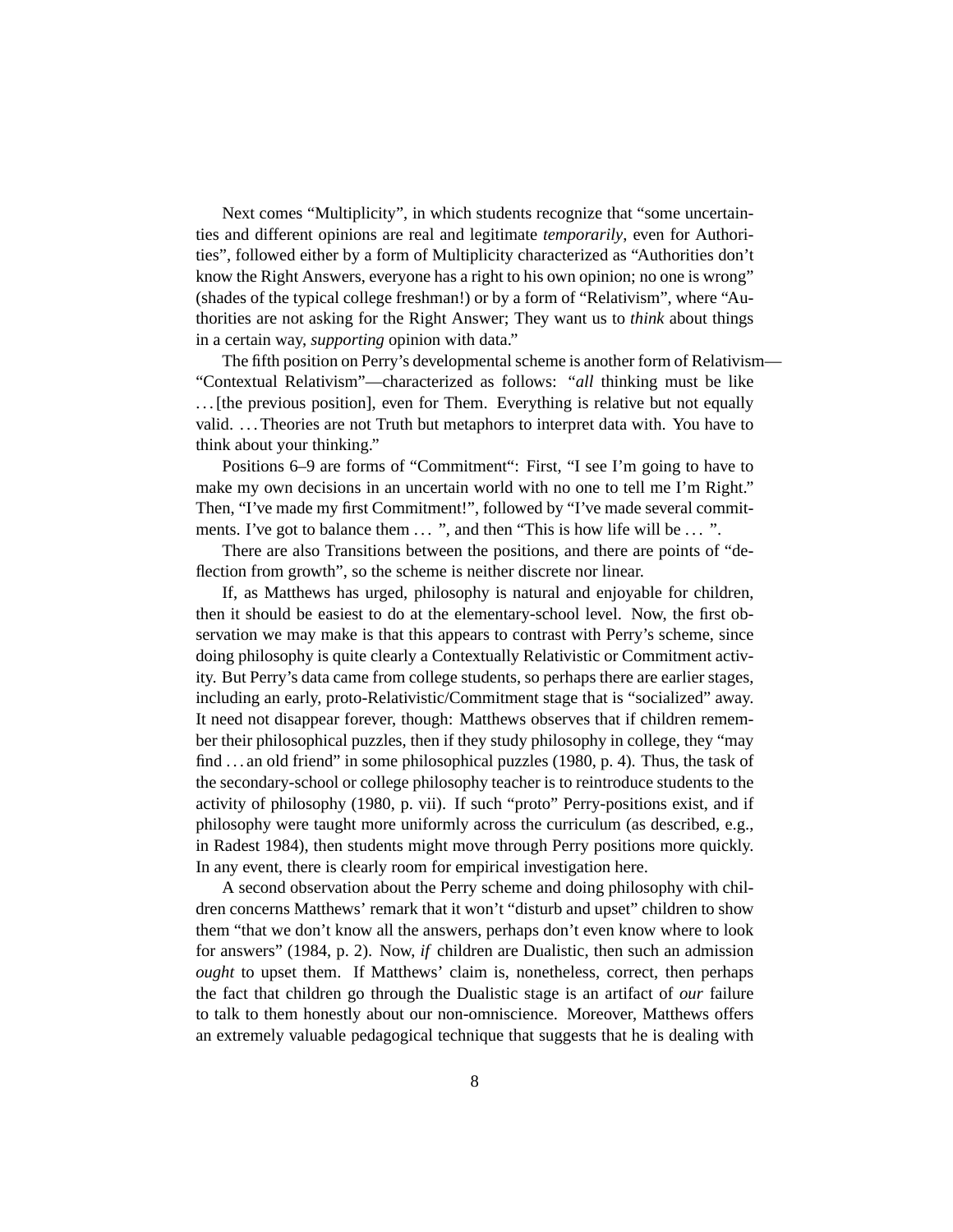Relativistic/Commitment (or proto-Relativistic/Commitment) students: His storybeginnings were written by him, but the rest of the stories are based on the dialogues with children:

One [aim] was to give them the idea that the conclusion we reached, if any, depended heavily, if not exclusively, on them. . . . I thought it was important for them to have the sense that what they said mattered. . . . My other main aim was to encourage them to accept the problems as something they might want to think through for themselves. (1984, pp. 26-27.)

There are two more crucial parts of Perry's scheme, parts that can, I think, account for these observations and distinguish his scheme from other developmental theories. First, it is "recursive" or "circular" (cf. Perry 1981: 97): No matter what position one has reached in some intellectual endeavor, when one undertakes a new endeavor, one begins at a much lower position, reverting even to Dualism. For example, having been a professional philosopher for over 10 years, I am presumably at a late Commitment position in philosophy, but when I began studying computer science a few years ago, I began by being Dualistic in my computer studies. Second, Perry's scheme is "multi-level": In the situation just described, I was *simultaneously* a Commitment-position philosopher and a Dualistic computer scientist (though, I hope, I rapidly moved to Commitment in computer science, too!). Thus, it may not be the case that there are "proto" positions preceding Dualism. Rather, it is at least arguable that children who are Dualists in the classroom may well also be, say, Relativists with respect to doing philosophy. (Possibly, they may be Relativists with respect to *any* "non-standard" intellectual activity, not just philosophy.) More importantly, though, with respect to Matthews' third objection to developmental theories, the Perry scheme does not hold that there is a *single* stage of "maturity". Rather, one can reach "mature" positions several times, and at different times, with respect to different intellectual endeavors. Nor is a high position necessarily a "mature" one in any *age*-related sense. If anything, later Perry-positions are precisely ones at which—unlike other developmental theories as characterized by Matthews—something can be said about philosophy.

#### **5 Conclusion**

But the main value of Matthews' books lies not in philosophical discussions of developmental psychology, but in the philosophical conversations and wonderfully humane attitudes found in them. Let me conclude with two more quotations that illustrate this. In the forward to *Dialogues with Children*, Robert Coles observes that